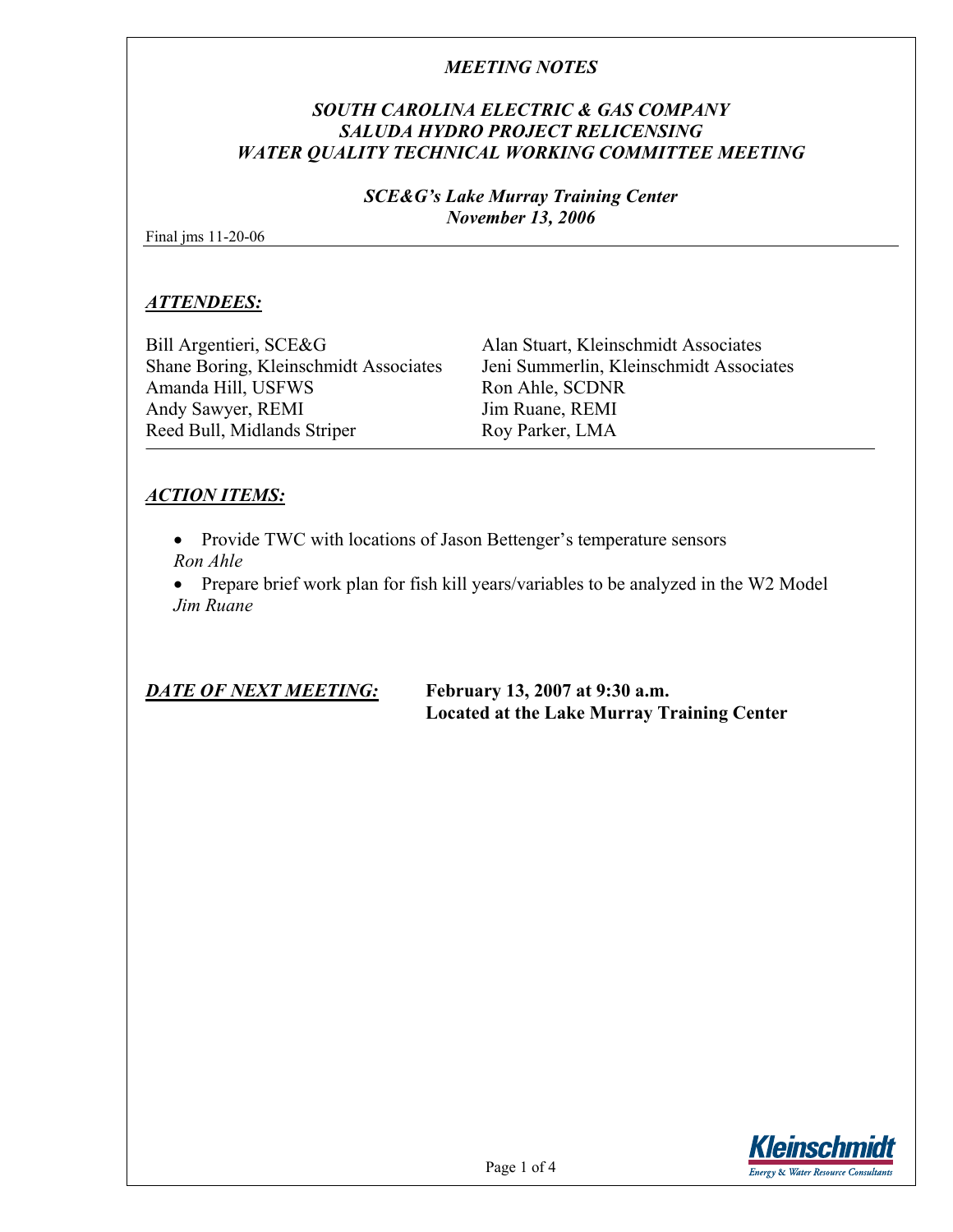# *SOUTH CAROLINA ELECTRIC & GAS COMPANY SALUDA HYDRO PROJECT RELICENSING WATER QUALITY TECHNICAL WORKING COMMITTEE MEETING*

#### *SCE&G's Lake Murray Training Center November 13, 2006*

Final jms 11-20-06

## *MEETING NOTES:*

*These notes serve to be a summary of the major points presented during the meeting and are not intended to be a transcript or analysis of the meeting.* 

Shane Boring opened the meeting at approximately 9:30 AM and welcomed all meeting attendees. He noted that the purpose of today's meeting would be to review: (1) analyses of factors contributing to historical fish kills in Lake Murray, (2) turbine aeration studies and cone valve tests, and (3) summary of the draft W2 Model report.

Shane briefly reviewed action items from the previous meeting and noted that he had contacted John Grego about possible analysis of the temperature data from the Congaree, Broad and lower Saluda river's. He specifically noted that John has a graduate student who would like to use the temperature data as part of her thesis. Bill agreed to share the temperature data with John's Graduate student. Shane enquired as to whether or not Ron Ahle had been in contact with Jason Bettenger about the location of the temperature sensors. Ron indicated that he has not contacted Jason about the location of his temperature sensors, but would do so before the next Water Quality TWC meeting. Jim Ruane noted that he had a hand draft work plan for fish kills in Lake Murray, which include variables that will be analyzed in the W2 Model and would send out an electronic form to committee members as soon as possible. Reed Bull noted that he has compiled dates and relevant data for the Lake Murray striped bass fish kills.

**Update on Analyses of Factors Contributing to Historical Fish Kills in Lake Murray**  *Jim Ruane and Andy Sawyer, Reservoir Environmental Management, Inc.* 

PowerPoint presentation may be viewed on the Saluda Hydro Relicensing Website.

Jim noted that the analyses of factors contributing to historical fish kills in Lake Murray is a major component of the work plan. He explained that drawdown rates will be examined, as well as sensitivity of striped bass habitat to unit 5 operations. Andy began discussing his presentation on fish kills in Lake Murray and noted that the model will include historical data from 1990-2005. He noted that the model is calibrated for 1992, 1996, 1997, which adjusts the model to represent each year. Jim noted that the adjustments basically make the model more robust to examine each year. Andy presented several graphs detailing Lake Murray surface elevation, average annual flow, cumulative inflow/outflow, forebay temperature and D/O profiles. These graphs were constructed to examine potential correlations of fish kills in Lake Murray. He also presented contour plots with the purpose of describing an array of temperatures and D/O readings throughout Lake Murray (Blacks Bridge to Lake Murray Dam) during summer months. Some committee members seem to

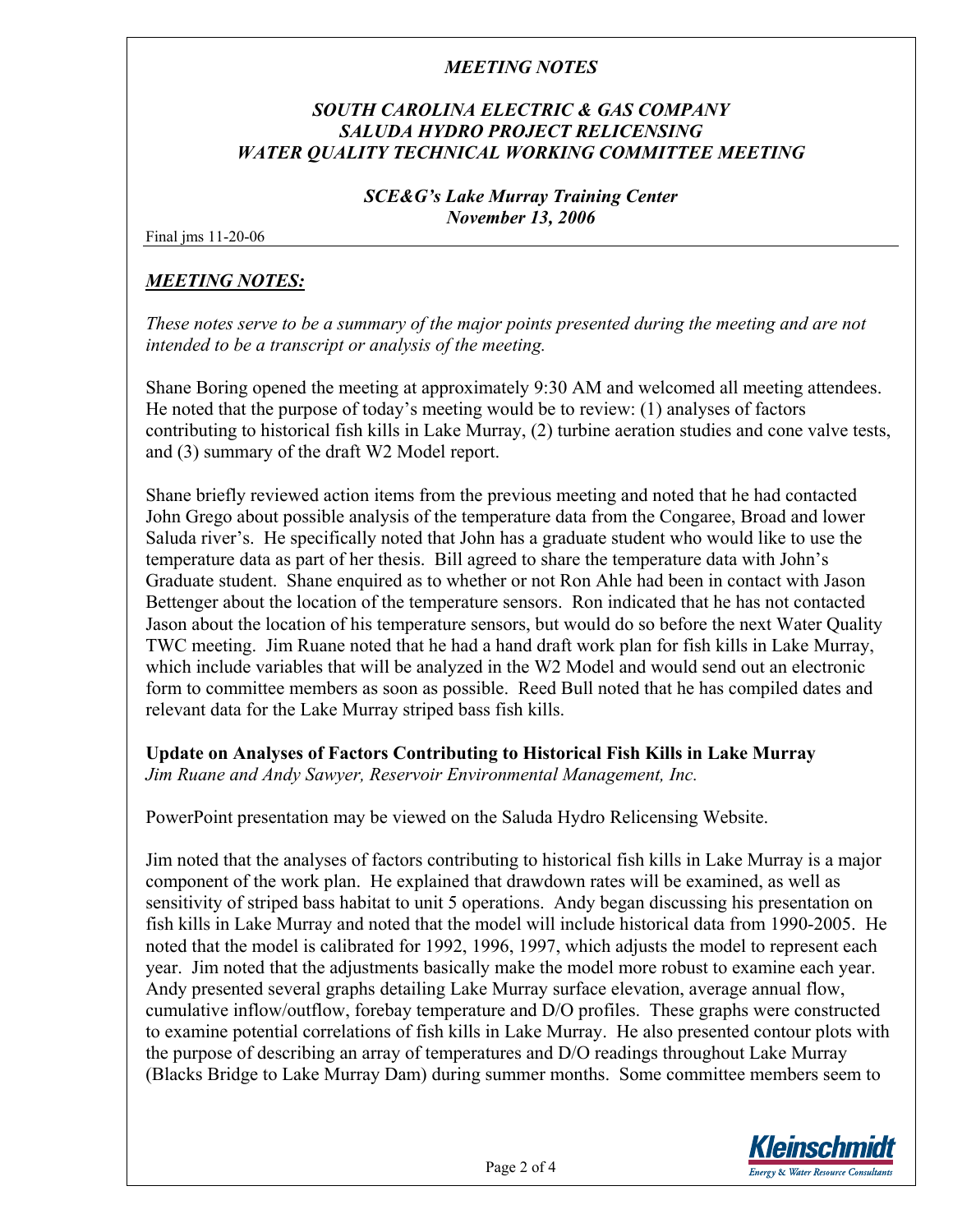# *SOUTH CAROLINA ELECTRIC & GAS COMPANY SALUDA HYDRO PROJECT RELICENSING WATER QUALITY TECHNICAL WORKING COMMITTEE MEETING*

#### *SCE&G's Lake Murray Training Center November 13, 2006*

Final jms 11-20-06

think that there may be a correlation between the low D/O levels in Lake Murray and the high amount of inflow from the Saluda River, which may correspond to the fish kills. The group briefly discussed D/O levels in the forebay of Lake Murray. Ron mentioned that it may be beneficial to operate Unit 5 during high D/O months (winter), to preserve D/O in the water column; once striped bass habitat is reached, then switch units. He added that releasing colder water may also benefit the trout in the lower Saluda River (LSR). Jim noted that bottom releases in early months may be as critical as releases in later months. Alan noted that Jim is in the process of developing a work plan, which will eventually make recommendations to the committee.

#### **Update on Turbine Aeration Studies and Cone Valve Tests**  *Jim Ruane*

PowerPoint presentation may be viewed on the Saluda Hydro Relicensing Website.

Jim noted that SCE&G has installed hub baffles on Unit 5 to increase D/O in the tailrace. Turbine aeration tests for Units 2, 3, and 4, as well as the cone valve, were performed in the last week of September. Jim began his presentation by discussing the cone valve, which is used to cool condensers at the McMeekin Station. He explained that the cone valve is located just below the powerhouse in the Saluda tailrace and is used for energy dissipation (170 ft water pressure). He displayed a table that presented D/O levels for each unit with different scenarios. He then pointed out the amount of total D/O added by the cone valve. He noted that there was not a significant amount of change in total dissolved gas. He explained that most of the bubbles traveled along the bottom when first discarded in the tailrace; smaller bubbles remained on the bottom while traveling with the current due to buoyancy. Jim noted that if the cone valve was pointed down, it may increase aeration, because it would inject bubbles further into the water column. Reed inquired if there were any limitations on using the cone valve. Bill indicated that the use of the cone valve corresponds to SCDHEC regulation 316 (a), which addresses environmental impacts associated with thermal discharge. Bill explained that SCE&G has to have permission from SCDHEC before releasing any water out of the cone valve. Ron noted that he was concerned about the effect of the high pressure water from the cone valve may have on the banks, in that they may begin to erode.

Jim focused attention on the results of the turbine aeration testing. He explained that for Unit 1, there was a 3.0 mg/L improvement. He specifically noted that each of the Units are sensitive to tailwater elevation. The addition of the new hub baffles on Unit 5 did not prove to increase aeration as expected. He mentioned that Unit 4 was not as beneficial as Unit 1 in that there is about 20% less air flow going into Unit 4. Unit 3 had an even lower quality of aeration than Unit 4. Reed asked if there were any other options for improving turbine aeration for the LSR. Bill noted SCE&G